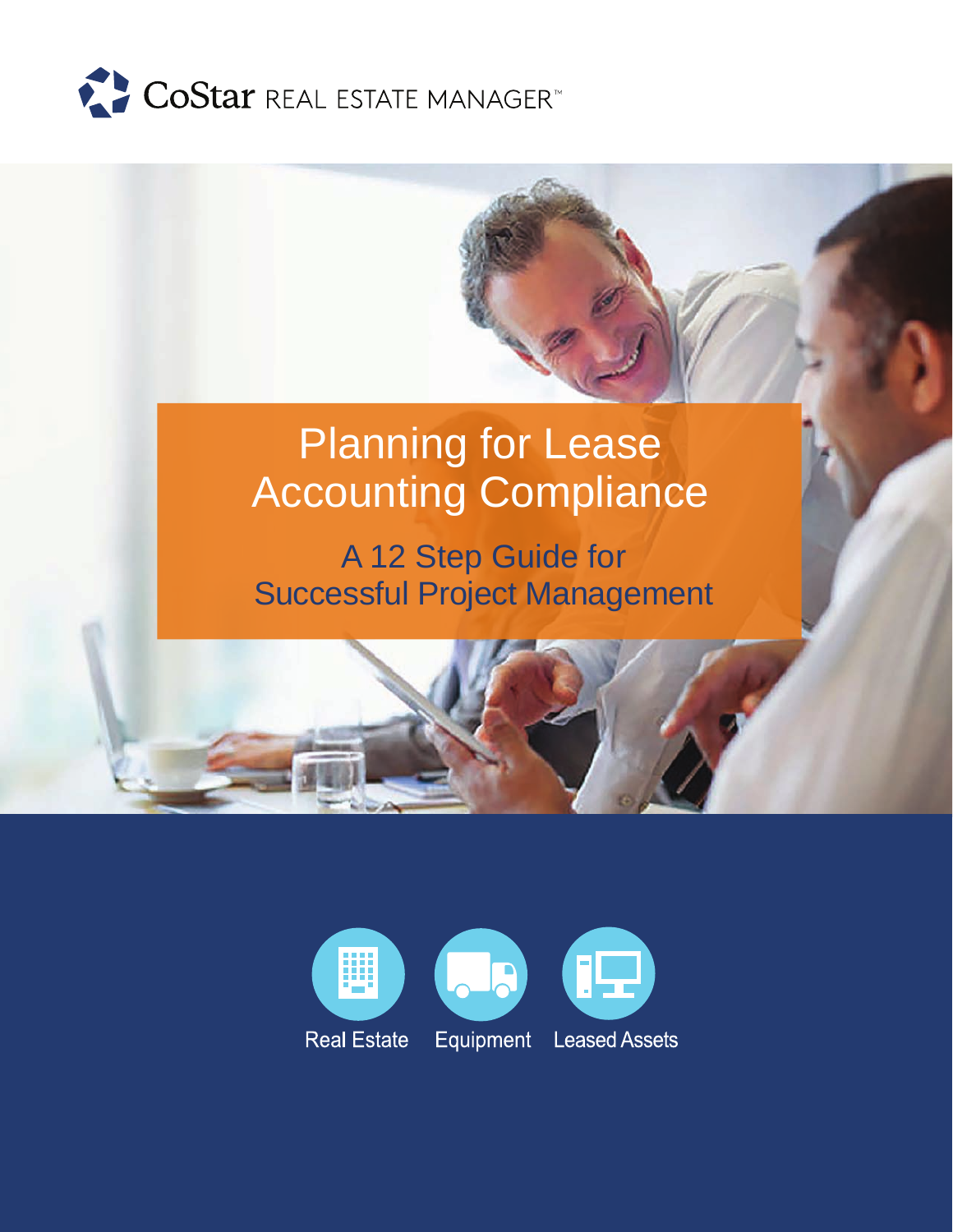## A 12 Step Guide for Successful Project Management

After being discussed for the better part of a decade, the new FASB and IASB lease accounting standards are official. And the time to create a compliance plan is here.

For most large organizations, adding real estate and equipment leases on the balance sheet will be a sizable task. This guide – co-authored by the former lease accounting manager with the largest home improvement retailer in the U.S. – offers organizational leaders practical, real-world insight on how to create a lease accounting compliance plan.

While organizations may certainly have unique challenges, this guide provides a proven, 12-step framework that every company should take on the journey toward lease accounting compliance success:

### **12 Steps for Lease Accounting Compliance**

- **1. Obtain a full understanding of ASC 842 and/or IFRS 16**
- **2. Set a compliance timeline**
- **3. Meet with a cross-functional group of leasing stakeholders**
- **4. Organize a project team**
- **5. Select a software solution for lease management and reporting**
- **6. Compile a list of all leases**
- **7. Evaluate compliance with existing ASC 840 accounting standards**
- **8. Evaluate the HR impact and adjust staffing/training plans**
- **9. Set internal accounting policies around leasing**
- **10. Evaluate the process flow for leases and adjust to ensure efficiency**
- **11. Review new processes, software, policies and pro-forma results with auditors**
- **12. Set up a sustainable process for managing leasing data**

While this guide provides useful pointers for compliance with specific guidelines of the new standard, it primarily focuses on the process refinements needed for compliance. For more information specific to GAAP guidance and interpretation, the FASB (www.fasb.org) and IASB (www.ifrs.org) websites are valuable resources.



**5 Minute Version: The Quick Read!** 

Each step in this guide includes a highlighted summary that should take no more than five minutes of reading to get the short version of the entire process.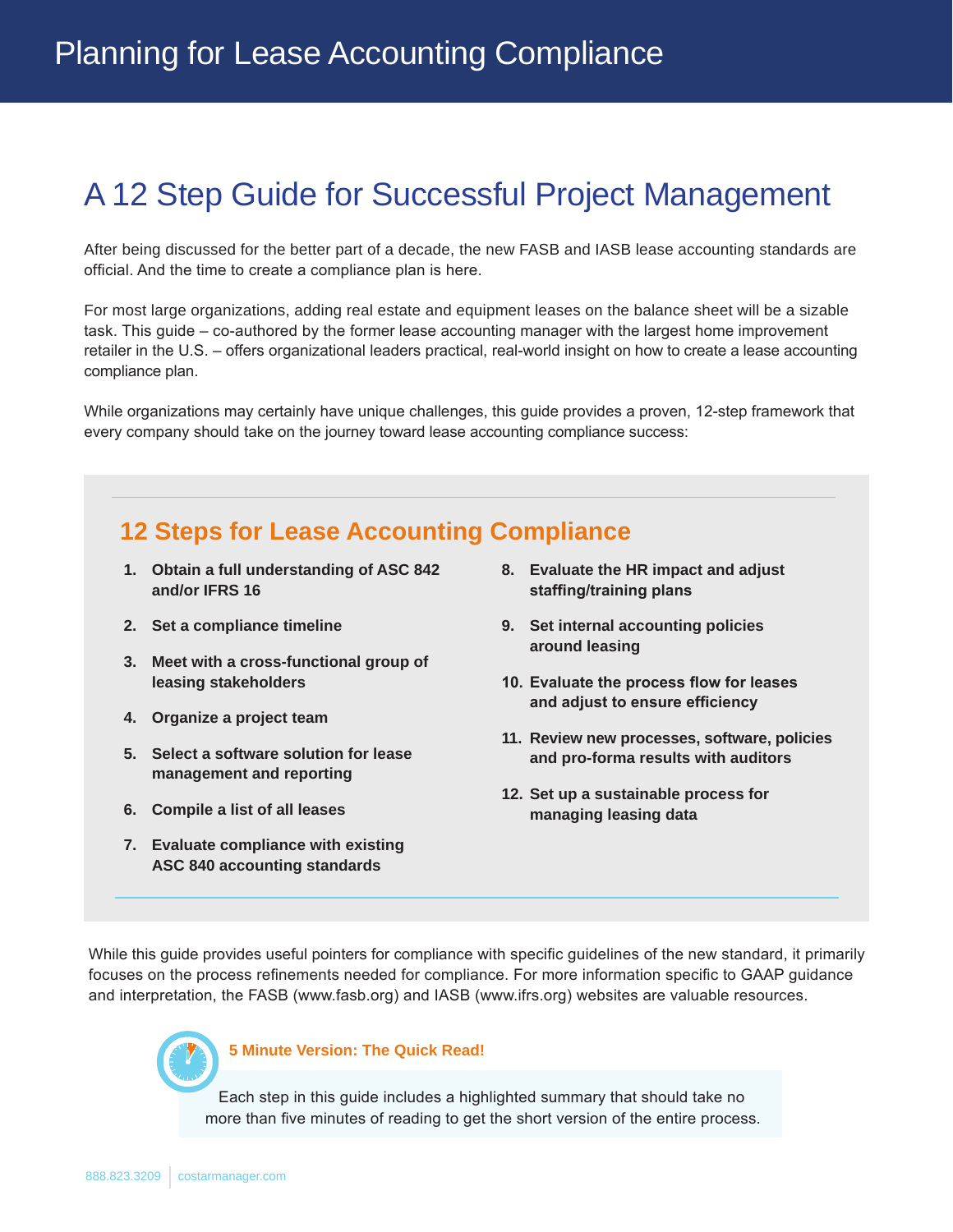

### 1. Obtain a full understanding of ASC 842 and/or IFRS 16

When the FASB and the IASB started the lease accounting project years ago, the goal was to create a unified set of rules requiring balance sheet presentation of lease liabilities. Operating leases were widely considered to be a source of off-balance sheet financing, which is why the boards pursued requirements for adding assets and liabilities associated with leasing to the balance sheet.

The goal of requiring almost all leases to be presented on the balance sheet was accomplished. However, the boards did not achieve full convergence of the specific rules. The FASB decided to retain a two-model approach with operating and financing leases, while the IASB selected one model for all leases.

Recording virtually all leases on the balance sheet is a complex task. There are many factors to consider, and companies should make sure the appropriate lease accounting expertise is available. The lease accounting subject matter expert (or team) should have an extensive understanding of the new standards and possess a deep knowledge of company-specific lease data. Companies can utilize an internal subject matter expert, hire or contract someone with expertise, or rely on an external consulting group to gain this essential knowledge base.

#### **5 Minute Version: Obtain a full understanding of ASC 842 and/or IFRS 16**

- Virtually all leases will need to be recorded on the balance sheet
- There are some complex changes in the new rules, and all companies should leverage the knowledge and expertise of subject matter experts for complete compliance

### 2. Set a compliance timeline

One of the most publicized deadlines for the new lease accounting guidance is December 15, 2018 when US public companies will be required to adopt the new FASB standard. However, there are many factors to consider in setting a compliance timeline. With the required two year look-back for comparative periods, the deadline for lease data management and processes is effectively as early as January 2017.

A different compliance deadline may be applicable, or even favorable, to some organizations when:

- A company has a later deadline per the new standards.
- It is beneficial to early adopt the new guidance.
	- Certain companies have risk related to the financial exposure of lease obligations moving on to the balance sheet. This risk is usually linked to data gaps in lease data or historical process gaps that have left companies with uncertainties related to exposure.
	- Some companies are choosing to adopt early to pick up efficiencies around complying with new lease accounting and revenue recognition standards simultaneously.
	- Other organizations have determined that adopting early provides operational advantages specific to their company or industry, such as preparing for a company sale or IPO.
- Having more assets reported on the balance sheet is favorable in specific industries while competing for contracts.
- A company uses the new practical expedients offered and combining or separating lease and non-lease components.

# **5 Minute Version: Set a Compliance timeline**

- Most companies will need to be in compliance by the end of 2018 with data going back to early 2017
- Many company-specific details of the new standards can affect compliance timelines
- Some companies may find it is advantageous to adopt new standards early

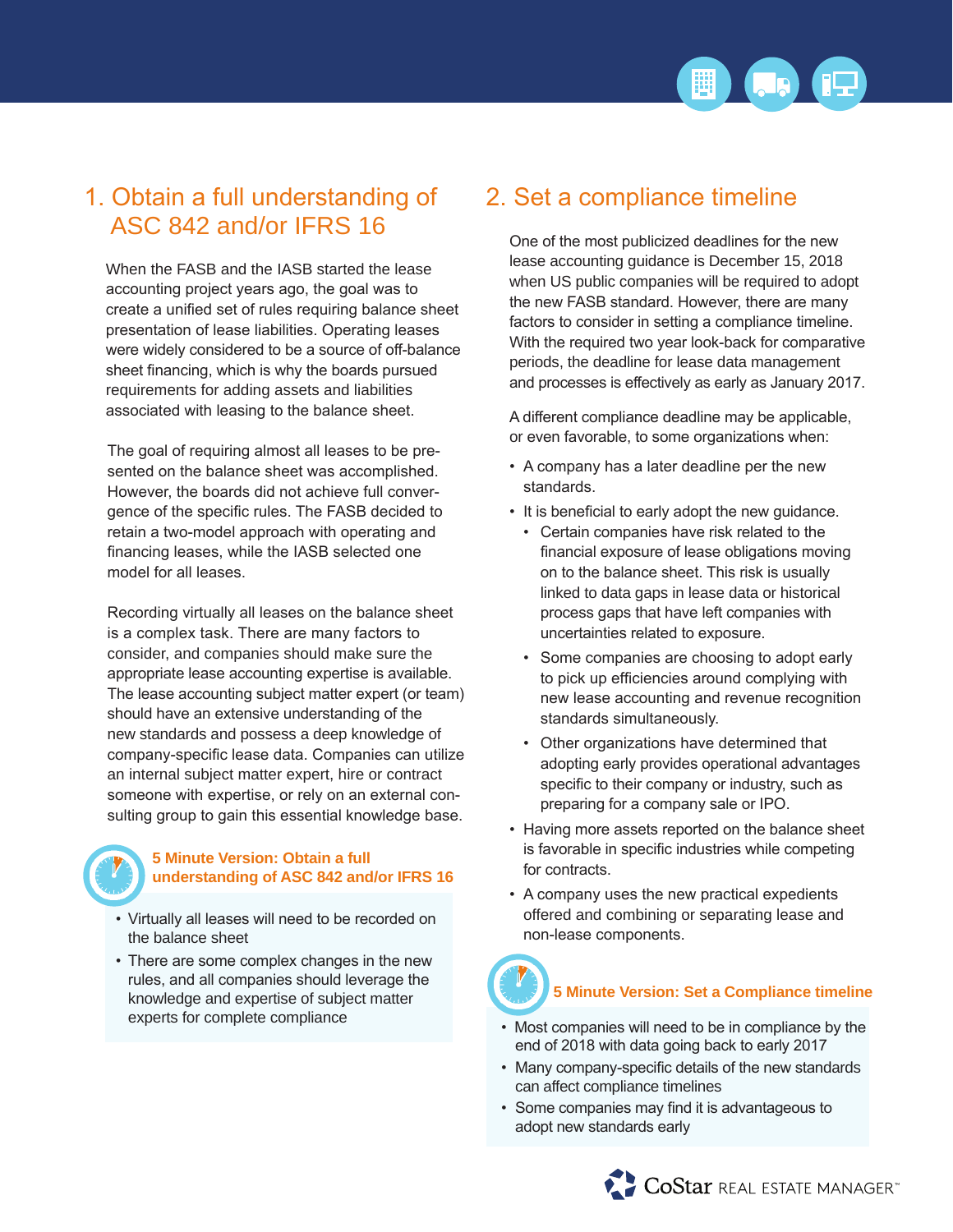### 3. Meet with a cross-functional group of leasing stakeholders

Typically, a company's leasing practices impact a diverse group of stakeholders across the organization. Departments often use leases with very little impact on or involvement from other internal groups. Because existing accounting rules do not require the majority of leases to be capitalized, a large portion of leases are approved based on expense budgets in a decentralized process. However, under the new accounting rules, companies need to adopt a more centralized process of collecting, testing and recording leases for real estate and non-real estate assets. Specifically:

**Real estate leases** often represent the majority of the financial materiality for companies, related to compliance. Since real estate management is often a centralized function, the data is usually higher quality, but there are data gaps related with compliance. With leases centrally managed, these data gaps are more easily closed.

**Non-real estate leases** are often less material financially than real estate lease (many exceptions based on industry segment), but can introduce tremendous complexity. Since equipment is historically decentralized in many companies, the leases, processes, lease data and lease structures are varied and are geographically diverse. Suppliers and master leases introduce further complexity. With the variety of equipment leases used by larger companies, lease counts can easily be in the thousands, or even tens of thousands.

Departments that have traditionally maintained almost total control of lease data will need to be informed of process changes. Because management of leases has been decentralized, it will be important to obtain buy-in from various groups to ensure all data is captured and new procedures

are followed. It is also important to emphasize that the new processes are being implemented due to changes in regulations, not to take away departmental control or autonomy. Stakeholders should take away an understanding that new processes and systems will provide an opportunity to strengthen everyone's ability to manage the business.

#### **Groups to consider including in stakeholder meetings and communications:**

- **Real Estate** Retail and Corporate Buildings and Land
- **Property Management and Lease Administration**
- **Maintenance** Forklifts, Pallet Jacks, Scissor Lifts
- **Logistics** Trucks, Conveyor Belts, Trailers, Rail Cars
- **IT** Servers, Copiers, Software, Computers
- **Procurement** Involvement with Most Leases
- **Legal** Involvement with Most Leases
- **Financial Planning** Budgeting and Forecasting of Lease Cost
- **Accounting** Financial Reporting and Lease Accounting
- **Treasury** Incremental Borrowing Rate and Debt Covenant Impact



**5 Minute Version: Meet with a crossfunctional group of leasing stakeholders** 

- Leasing has been a traditionally decentralized process
- Centralizing lease data will be key to success
- Communicate early to obtain buy-in from all stakeholders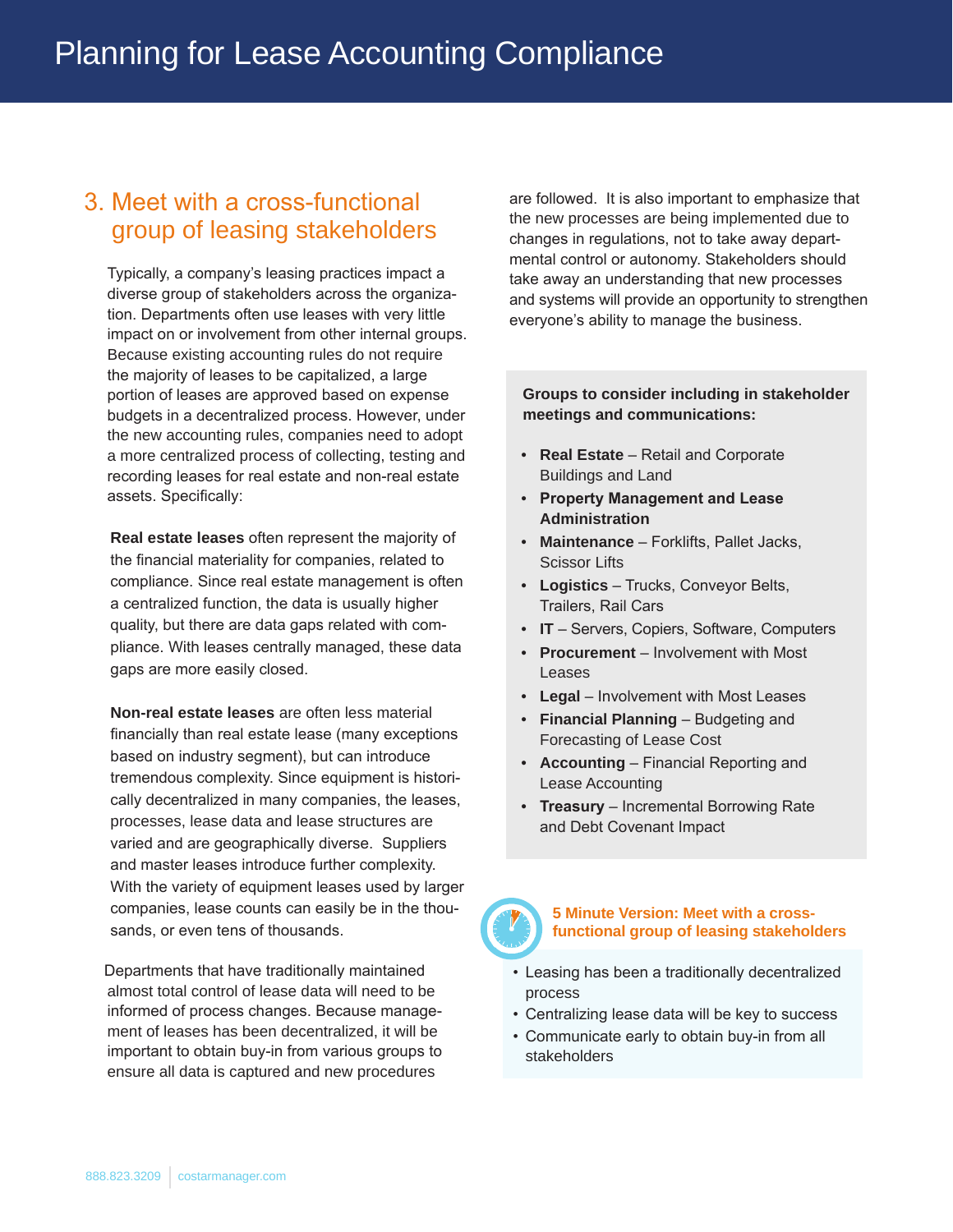



### 4. Organize a project team

A core team should be established to work on the project. The accounting group is the best choice for a department to lead such an initiative due to the technical nature of lease reporting requirements. While many departments will be involved as stakeholders, a group of four or five key departments should be more heavily involved as project leads. Below is a suggested group of departments to make up the core team, however there will be variations from company to company.

- **Accounting** Due to the subject matter and the requirements for financial reporting
- **IT** Because the solution will likely involve implementing new software
- **Program and Project Management** To add expertise in keeping the project on track/budget
- **Property Management and Lease Administration** – Because of interest in the solution selected and will most likely be responsible for some data input



#### **5 Minute Version: Organize a project team**

- Establishing a core project team is critical to success
- Consider including project leaders from Accounting, IT, Project Management and Lease Administration

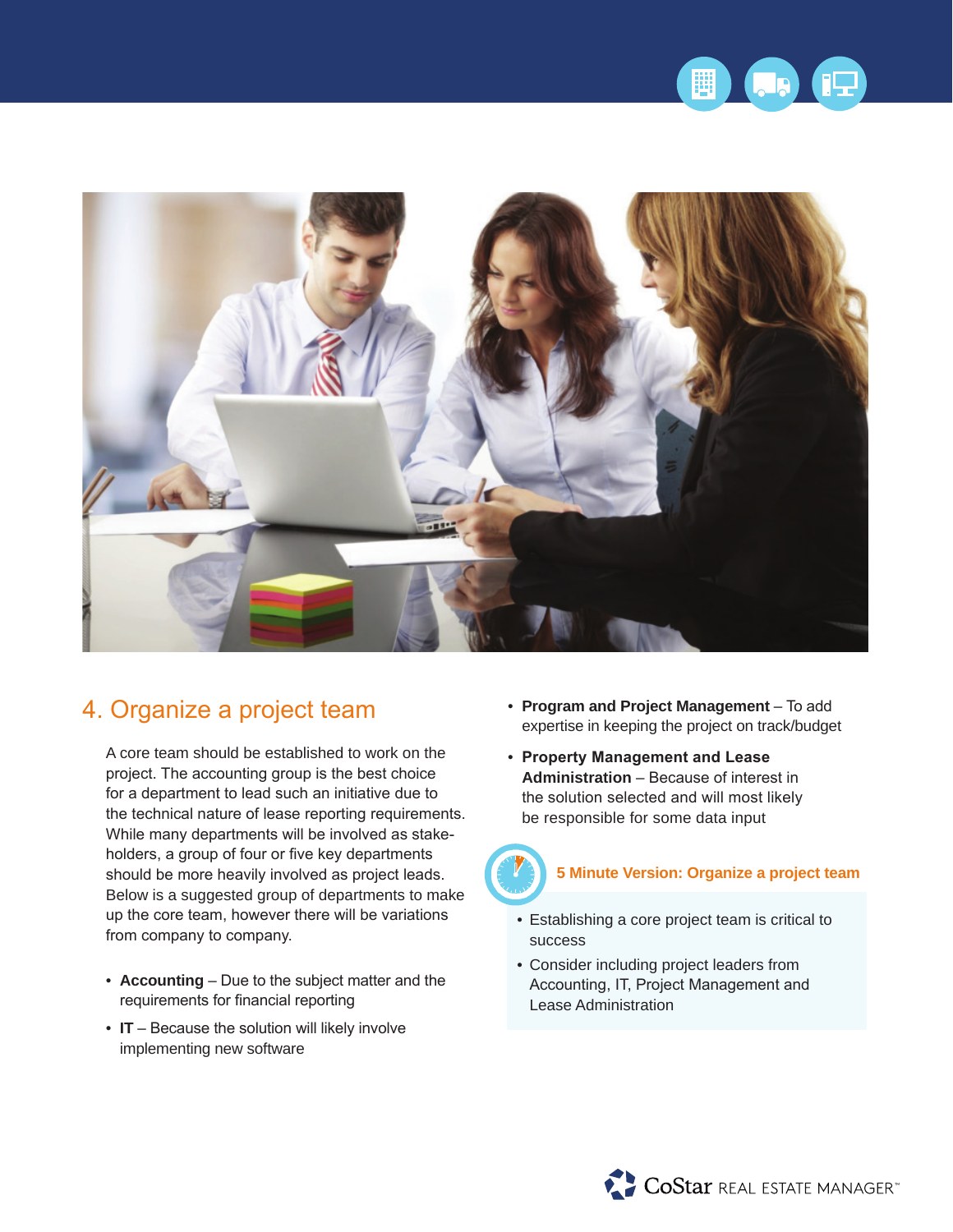### 5. Select a software solution for lease management and reporting

Many companies have tracked leases manually with multiple tools and systems. Real estate and equipment leases were sometimes managed in central repositories, but few companies had a mechanism to track and report data for all leases. Now, the new accounting standards will necessitate a software solution for tracking leases in most organizations. Because the new accounting rules require virtually all leases to be tracked and reported on the balance sheet, most companies are opting to convert existing fragmented and/or manual lease tracking mechanisms to one companywide lease management and reporting solution. A centralized system is likely to reduce the overall expenditure for lease administration across any organization, but there are certain pricing factors to consider when shopping for lease accounting software. Keep in mind that not all systems offer the same pricing structure. Many large enterprise options have large overhead costs, while other models are priced solely on the number of system users. A better pricing model focuses on the amount of data managed – based either on the number of leases or amount of data managed – and provides an unlimited amount of system users for all departments and stakeholders in the organization.

#### **10 Essential questions to assess lease accounting solutions from software providers include:**

- **1. Can your solution produce standard accounting reports and custom ad hoc reports?**
- **2. Does your system provide audit trails and tracking of all data changes?**
- **3. Is your system officially recommended by any notable accounting firms?**
- **4. Is your platform backed by a financially stable organization for long-term data management?**
- **5. Is your platform proven, with more than 5 years of FASB and IASB compliant functionality?**
- **6. Can your system manage and report on real estate, equipment and other leased assets?**
- **7. Is your software delivered in a cloud-based, SaaS (software-as-a-service) format?**
- **8. Will software updates and future versions be provided free of additional upgrade costs?**
- **9. Does your platform complete an annual SSAE 16 audit for Sarbanes-Oxley compliance?**
- **10. Does your system readily integrate with existing ERP and IWMS systems?**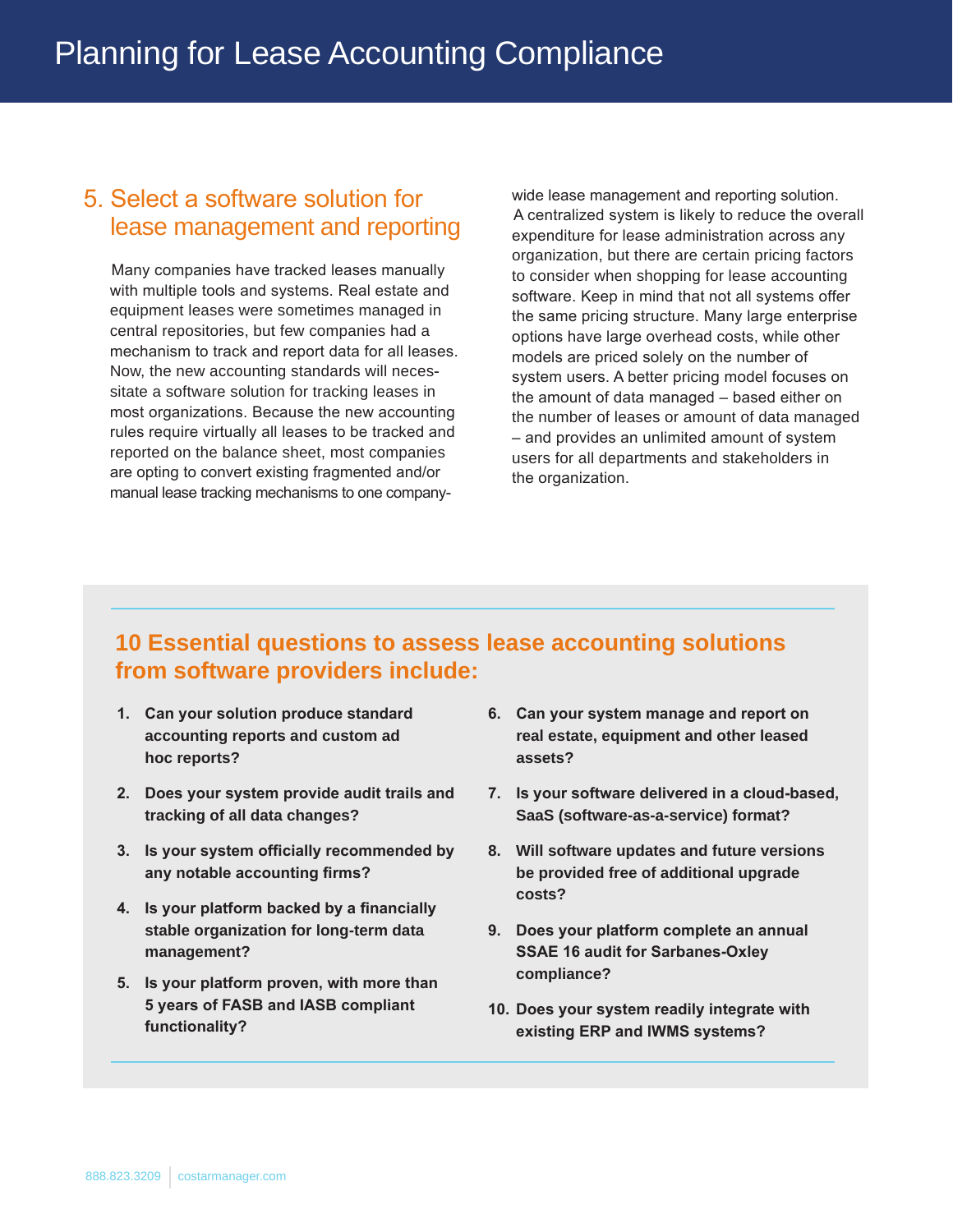

Selecting a software should involve a thorough process, and company representatives should establish a set of tests to allow the software to demonstrate functionality. Five of the most important and recommended testing scenarios are:

- **1. Verify correct results under ASC 840, ASC 842 and IFRS 16 testing the following major variations:** 
	- With and without escalations
	- With and without a free rent period
	- With payment on the first day of the month and on the last day of the month
	- With partial first month's rent requiring proration
	- Renewal (option exercise)
	- Modified Retrospective (transition approach)
	- Assuming renewal options from commencement
	- Mid-term Termination
- **2. Modify key components of the above examples to verify proper Finance and Operating Lease calculations.**
- **3. Test non-lease components such as utilities, CAM and insurance for:** 
	- Monthly payments
	- Annual payments in advance
	- Annual payments mid-year requiring accrual and prepaid functionality
- **4. Review percentage rent (variable rent) functionality.**
- **5. Review CPI (or other index driven) increases.**



#### **5 Minute Version: Select a software solution for lease management and reporting**

- A software solution for lease management and reporting is a necessity for compliance
- Be sure to evaluate software thoroughly and select a proven provider
- Develop a list of test scenarios to verify system functionality



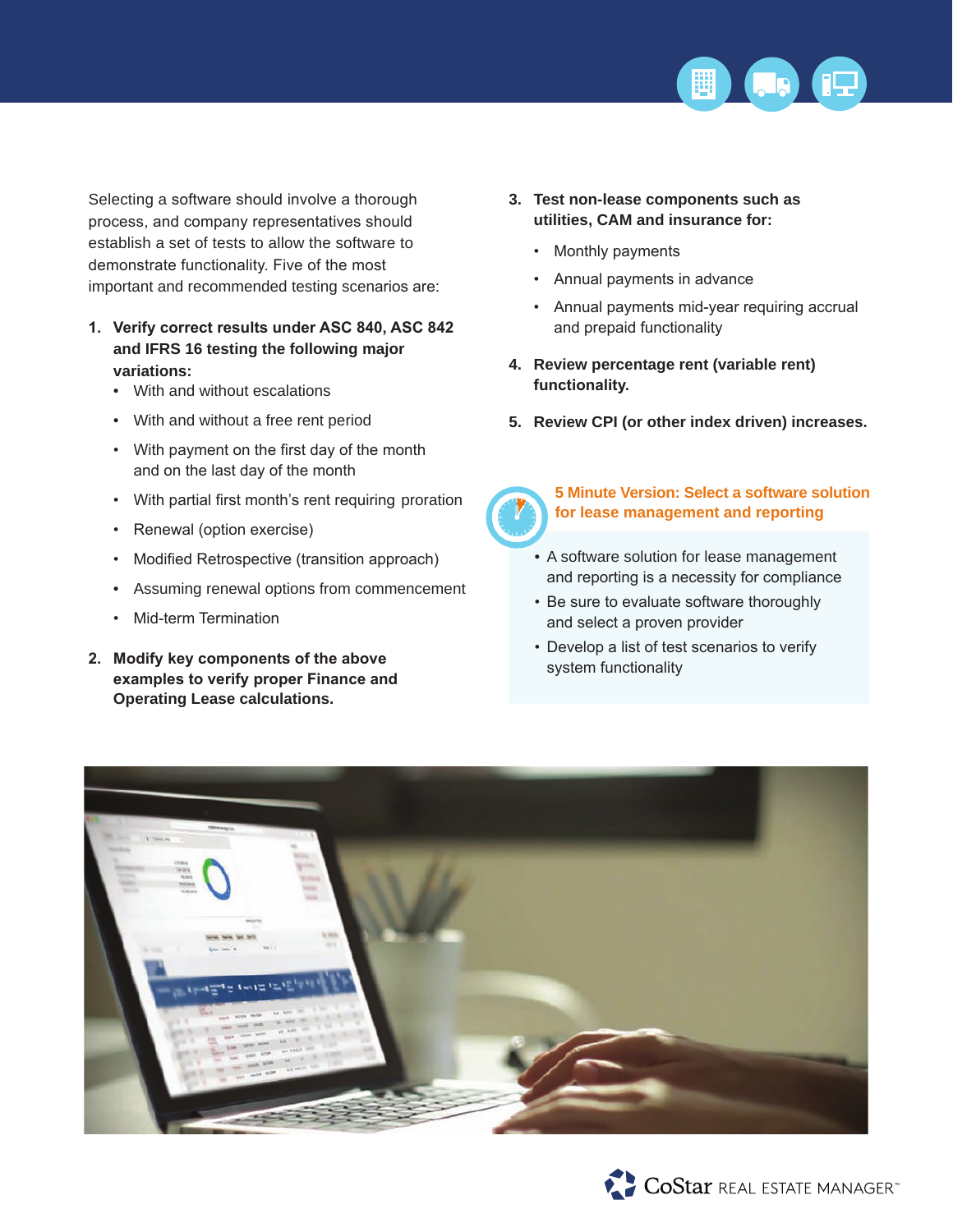## Planning for Lease Accounting Compliance



#### 6. Compile a list of all leases

The amount of data needed to make calculations for transferring almost every lease to the balance sheet is voluminous. Companies must create an accurate and comprehensive list of all leases and pull the data points that will be required for the calculations.

The list of potential sources of lease information and data points provided in this section is a helpful starting point. However, individual companies may have lease scenarios that require different or additional data.

#### **Potential sources of lease data may include, but aren't limited to:**

- **• Legacy real estate system**
- **• SharePoint sites or other repositories of scanned agreements**
- **• Fixed asset records (for existing capital leases)**
- **• Surveys sent out to the field asking for units to identify leases under their control**
- **• Lease footnote and disclosure work papers from previous years**
- **• File cabinets and desks (many companies have a large portion of leases still in paper form)**
- **• Lessor vendor software (some vendors have online tools available for tracking leases)**
- **• P&L (locating lease expenses in the financial statements and tracing them back to the source may be the best way to identify some leases)**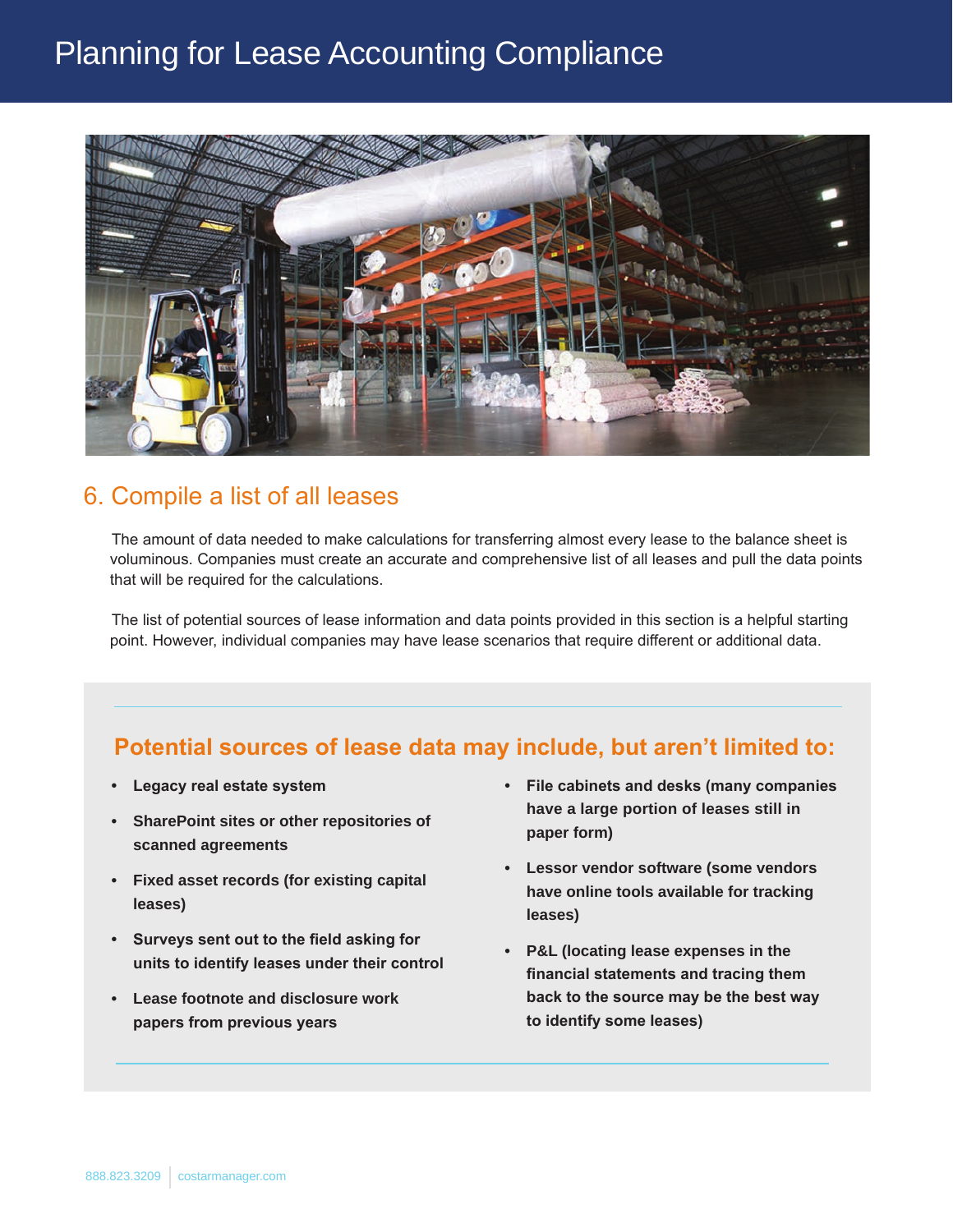

#### **Common Critical Lease Data Points**

- Building Name
- Address 2
- **State**
- **Country**
- Suite
- Lease Template
- Abstract Reviewed By
- Verification Status
- Lease Agreement Date
- Rent Commencement Date
- Original Lease Expiration Date
- Current Lease Commencement
- Current Term
- Lease Status
- Lease Recovery Type
- Lease Life Remaining
- Rentable Area
- Pro Rata Share
- Additional Use
- **Currency**
- **Option Dates**
- Client Lease ID
- Address 1
- City
- Zip Code
- Floor
- Building Type
- Abstract Prepared By
- Lease Email Address
- Lease Hierarchy
- Possession Date
- Lease Contacts
- Straight-line Amount
- Fair Market Value
- Residual Value
- Useful Life
- Specialized Nature
- CAM information
- Option Notice Due
- Original Lease Commencement
- Original Term
- Current Lease Expiration Date
- Term Comment
- Lease Type
- Last Possible Expiration
- Tenant Space Information
- Measure Units
- Primary Use
- Account Type (AP or AR)
- GL Accounts Impacted
- Option Amounts
- Option Status
- ASC 840 (FAS13) Classification
- Asset Value
- Incremental Borrowing Rate
- Bargain Purchase Option
- Transfer of Ownership
- Notes
- Legal Entity
- Tenant Legal Name

- **Additional Data Points for Equipment**
- **Supplier**
- **Location ID**
- Model
- Variable Rate
- Variable Rate Terms
- Model Number
- **Master Lease**
- Equipment Type
- Asset Tag #
- Serial Number
- Variable Rate Type
- Model Description
- Unit Number
- Service Agreement

ASC 842 defines a lease as a contract – or part of a contract – that conveys the right to control the use of identified property, plant or equipment (an identified asset) for a period of time in exchange for consideration. Control over the use of the identified asset means that the lessee has both (1) the right to obtain substantially all of the economic benefits from the use of the asset and (2) the right to direct the use of the asset. The IFRS 16 definition is very similar.



- -
- 
-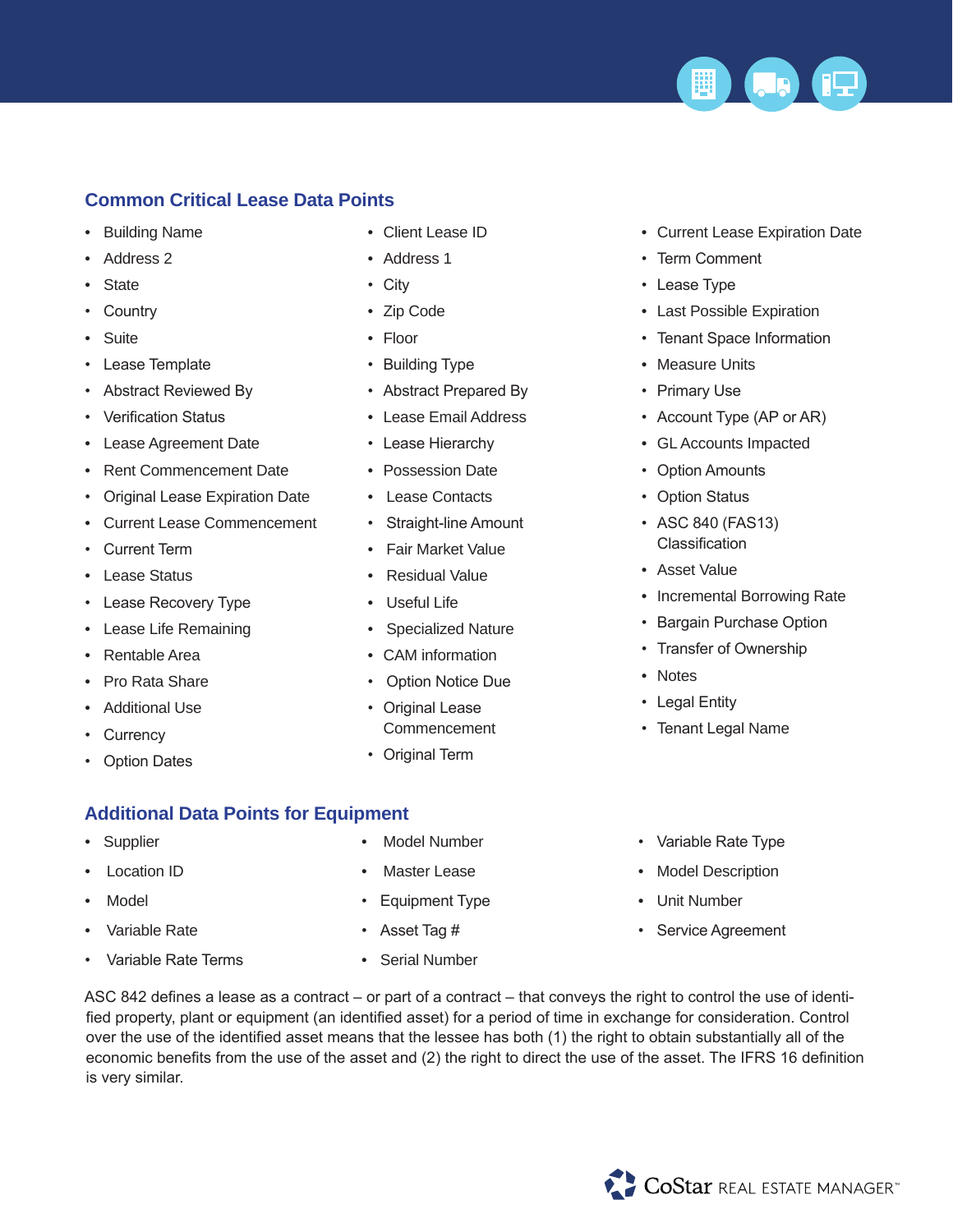Companies that have started compiling a list of leases usually are stunned to realize just how many leases they have. In many cases, the list grows as the project continues. This is why it's most effective to start compiling early and get to a complete list as soon as possible.

The agreements that get overlooked most often are usually embedded leases, where a lease is included as a part of a larger agreement. Examples of this include when sound equipment is leased as a part of a music streaming service, or alarm equipment is leased as a part of monitoring service. While it is not possible to include every conceivable type of lease in this guide, the list below can be used as a checklist to evaluate the variety of assets that many large organizations obtain through leasing.

- Agricultural Equipment
- Alarm Equipment
- Buildings
- Communications **Equipment**
- Construction **Equipment**
- Conveyor Belts
- **Easements**
- **Forklifts**
- Janitorial Equipment
- **Laptops**
- **Medical Equipment**
- Music Equipment
- Pallet Jacks
- Real Estate
- **Aircraft**
- Audio Visual Equipment
- Business Equipment
- Computers
- Containers
- **Copiers**
- **Exercise Equipment**
- IT Equipment
- **Land**
- **Manufacturing Machinery**
- Medical Technology
- **Office Equipment**
- Rail Cars
- **Restaurant Equipment**
- Retail Equipment
- Right of Ways
- Scissor Lifts
- **Servers**
- **Towers**
- Transportation Equipment
- Vehicles
- Retail Racks and Shelving
- Rolling Stock
- Semi-Trucks
- **Software**
- **Trucks**
- **Vessels**

#### 888.823.3209 costarmanager.com

- Use multiple sources to pull together a list • Don't forget embedded leases
- Use the lists in this section to help ensure all leases and data points are included
- **5 Minute Version: Compile a list of all leases**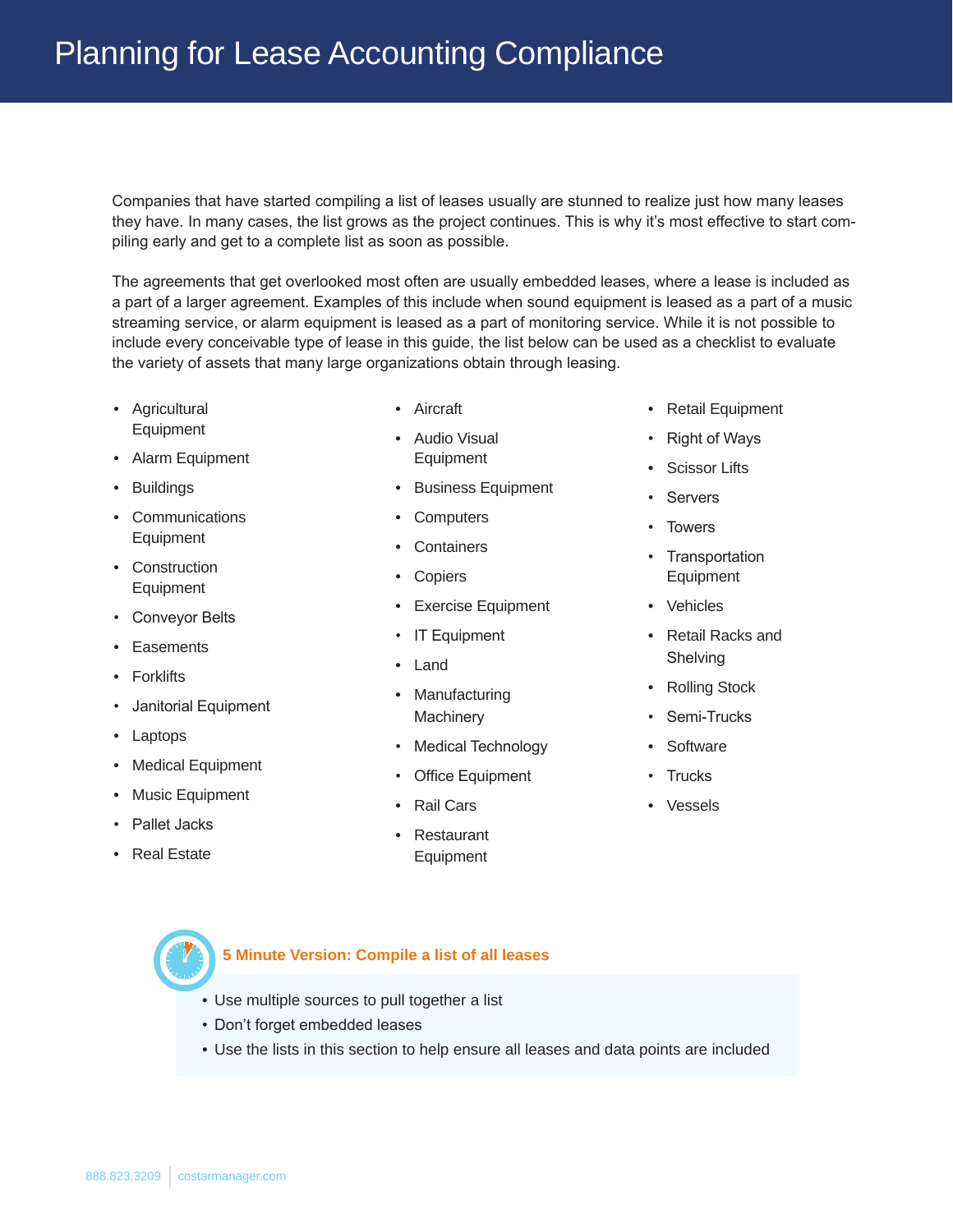

### 7. Evaluate compliance with existing accounting standards

As companies compile lease information, accounting practices may need to be adjusted under the current ASC 840 (FAS 13) and/or IAS 17 guidance. Changes should be evaluated with materiality (financial significance in terms of GAAP) in mind and could warrant a discussion with company auditors. Some of the practical expedient opportunities in the new standard assume that accounting has been handled correctly under existing guidance. The results of applying GAAP under the new rules create more of an impact on financial statements than under existing rules. Separating lease and non-lease components under existing guidance usually requires a slight geography shift on the P&L, but impacts assets and liabilities under the new standard.



#### **5 Minute Version: Evaluate compliance with existing accounting standards**

- Preparing for the new lease accounting rules may expose compliance issues with current requirements
- Keep materiality in mind
- Understand the impact to practical expedients
- Review with auditors

### 8. Evaluate the HR impact and adjust staffing/training plans

Without a doubt, some companies with large lease portfolios have a dedicated lease accounting expert who has been intently following the lease accounting changes. However, many companies have assigned lease accounting to an associate in the accounting department who also has other responsibilities. With increased compliance demands and scrutiny, companies need to re-evaluate whether existing accounting staff is sufficient or if additional investments are necessary.

Consulting firms have lease accounting professionals available for engagements to support existing staff with the skills needed to manage a successful lease accounting project. It is important to ask consultants specifically about lease accounting expertise and qualifications. Lease accounting is a specialized and nuanced area, and consultants with deep experience in lease accounting should be considered.

Training should also be a central part of any plan for technical accounting, accounting process and solution implementation. Top accounting firms have online resources that are updated frequently and can be a great source of knowledge. For more formalized, classroom style training, check with local CPA societies for CPE (Continuing Professional Education) events on the topic of lease accounting.



#### **5 Minute Version: Evaluate the HR impact and adjust staffing/training plans**

- Ensure accounting staff can handle compliance tasks in addition to regular duties
- Consider hiring additional resources or consultants for the project
- Consider training needs to implement new processes

### 9. Set internal accounting policies around leasing

The new lease accounting guidance is detailed and extensive in its requirements. It also achieves the goal of moving to a more principles-based framework. Now more than ever, it is important to have a solid corporate policy around lease accounting.

Principles-based accounting allows companies to apply general guidelines to present financial statements in a way that is most meaningful, and design accounting policy to best represent the business. However, this flexibility comes with some risk. Companies should be vigilant in their documentation process, recording exactly how accounting policies are set and why the policies comply with GAAP.

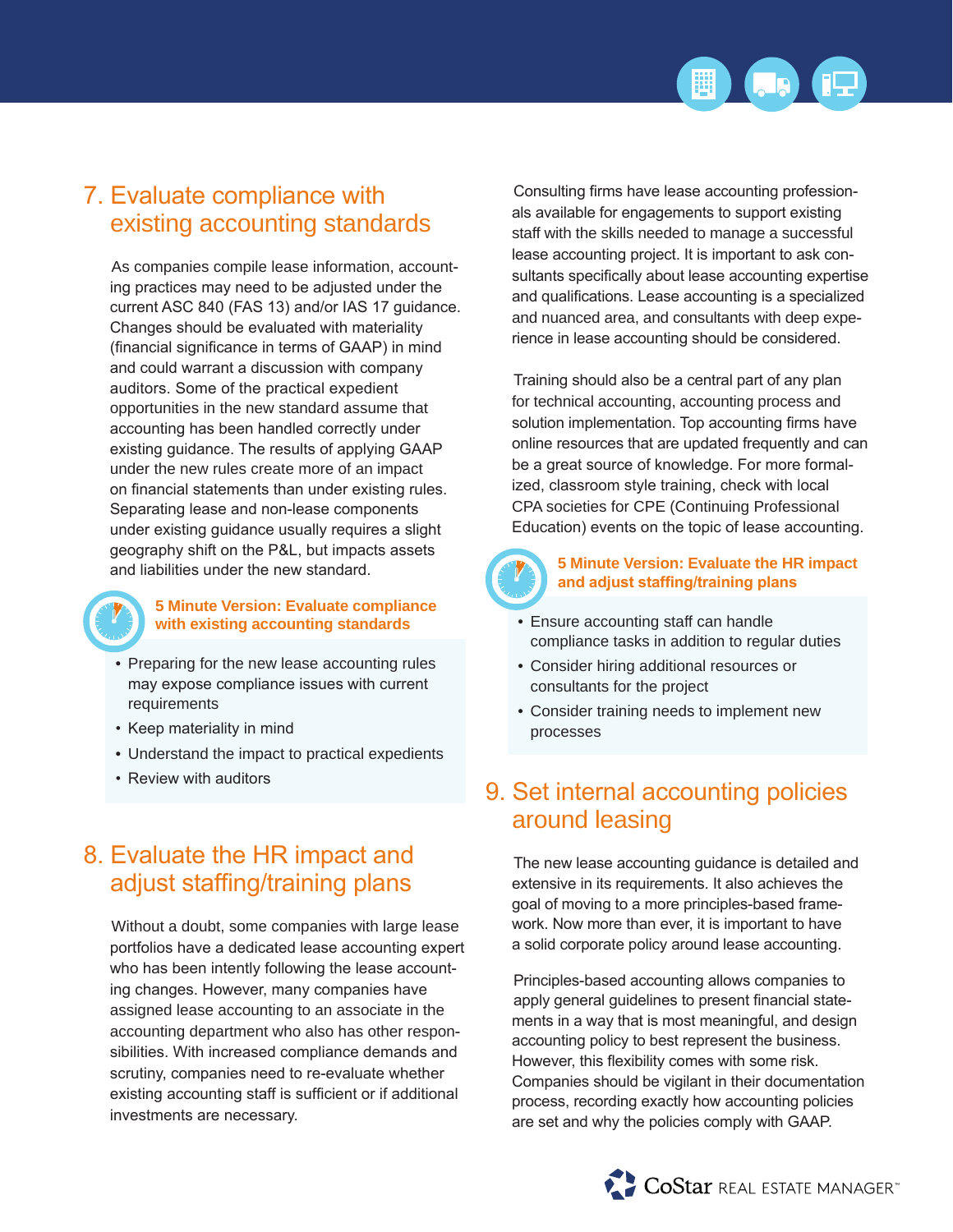## Planning for Lease Accounting Compliance



Many companies use formal "memos to file" or "internal whitepapers" to document policy decisions, and a good practice is to have the company's auditors approve the policies as implemented. This approval process will help ensure the interpretation of GAAP is correct and save time in the annual audit process.

When applicable, companies should consider the following areas from a policy perspective:

- Thresholds to replace bright line tests
- Application of the practical expedients package
- Organization of leases into groups or portfolios to streamline the use of interest rates and other variable considerations
- **Materiality**

While IFRS 16 sets a \$5,000 threshold for materiality for balance sheet presentation, ASC 842 leaves this amount to be determined by organizations. Therefore, a reasonable approach would be to set materiality for lease capitalization at a level similar to the fixed asset capitalization threshold.



#### **5 Minute Version: Set up internal policies around leasing**

- New standard is more principles-based and will require more robust company policies and controls
- Set new policies and discuss with auditors

### 10. Evaluate the process flow for leases and adjust to ensure efficiency

Wise decisions regarding the new FASB and IASB lease accounting standards provide an opportunity to add value to the company by streamlining processes, empowering better decision-making and realizing cost savings.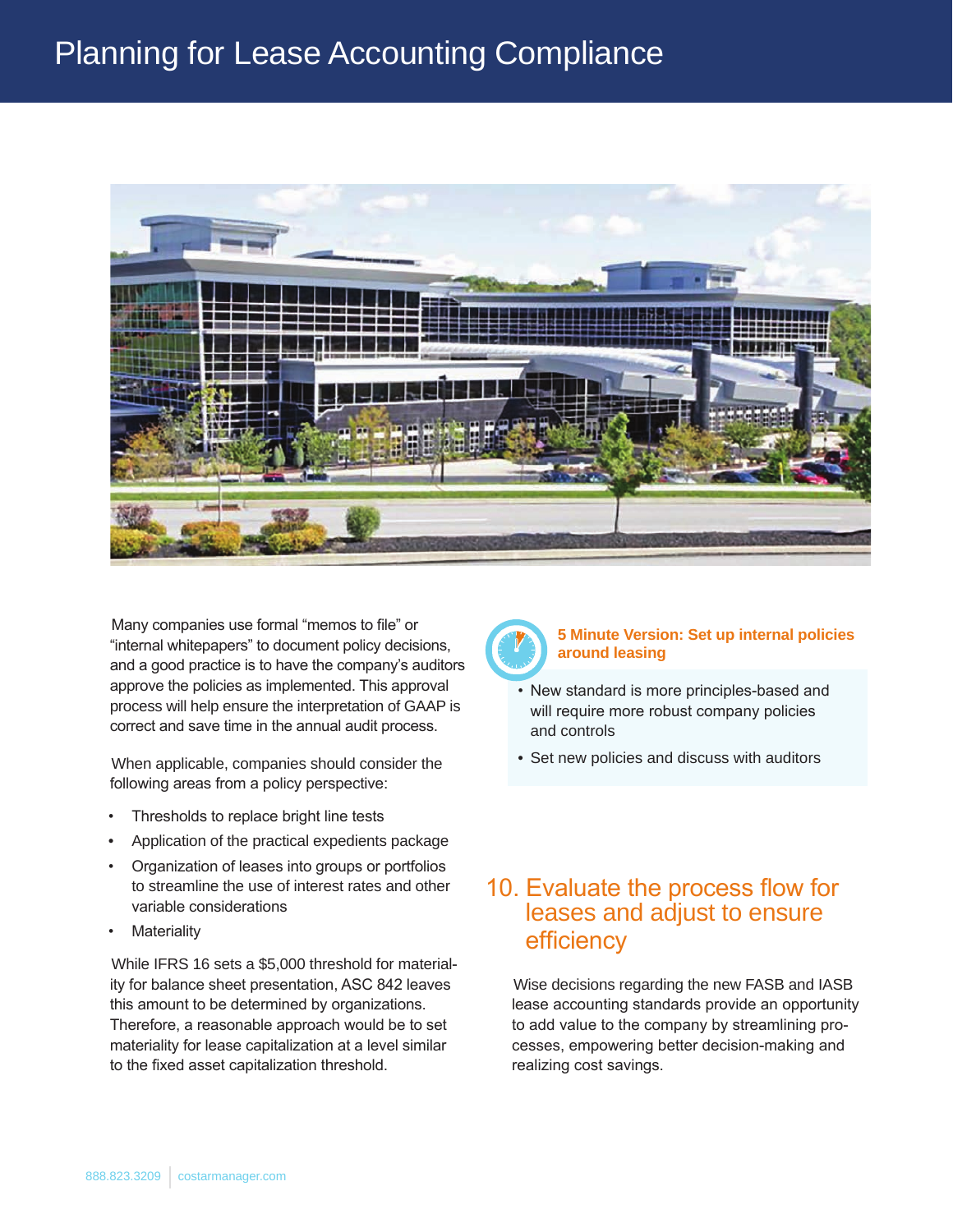

Data reliability fosters complete and accurate accounting, improved auditability and time savings in the preparation of financial reports, 10K footnotes, budgets and forecasts. Time-savings can also be realized with the right software selection, as routine reports can be automated or run at the click of a button.

Leases tracked in silos across a company are often managed with varying levels of scrutiny, which can affect data reliability. Some organizations may still use spreadsheets to track leased assets that don't provide any of the management benefits like a software system does. Not only will the transition to a centralized data management system give companies a more accurate picture of leased obligations, it will provide individual departments with better control over procured assets. The ideal software platform includes features such as automated renewal reminders and data change notices and enables departments to manage payment obligations, set approval workflows and control lease abstracting quality across an entire portfolio of leases.

Weaknesses in data management lead to companies overpaying lease obligations. The two most common areas for wasted spending relate to lack of unbundling and poor end-of-term decision-making, particularly with equipment management. Utilizing one universal software system provides visibility into all organizational lease portfolios, which

enables spending patterns to be seen along with opportunities to eliminate unnecessary spending or overpayments on lease obligations. Significant cost savings can result from properly organizing data and enabling company-wide analysis.This also can provide better leverage for negotiations with vendors.

#### **5 Minute Version: Evaluate the process flow for leases and adjust to ensure efficiency**

- Consolidating and organizing lease data helps ensure lease data reliability
- Ensure leasing practices are efficient and eliminate waste
- An efficient lease management process can produce cost savings and better negotiating leverage with vendors

### 11. Review new process, software, policies and pro-forma results with audit team

As companies compile lease information, accounting Internal and external auditors play an important role in the financial health of a company. Therefore, it makes sense that these teams should be involved in the lease accounting compliance plan.



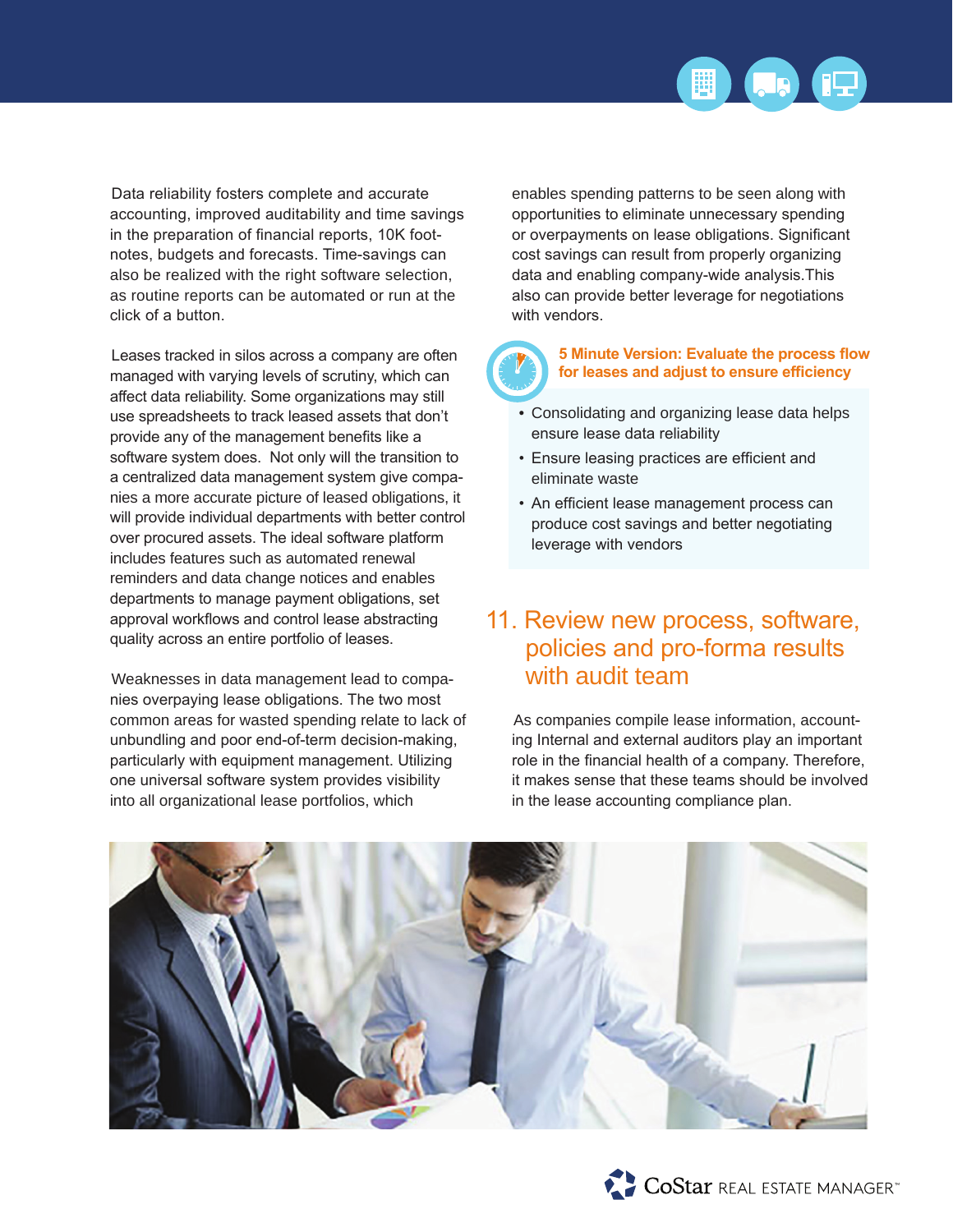Internal auditors are typically responsible for ensuring compliance with company policies around procurement, record-keeping SOX and more. Project leaders should consider involving internal auditors early in the process to obtain buy-in and to ensure decisions are in compliance.

External auditors are responsible for rendering an opinion that the company has presented accurate financial information. These accounting professionals are also among best resources available to company management on the application of GAAP. Typically, due to independence rules, the external auditor will not take on projects such as selecting a software system or setting accounting policies. However as companies go through the process, it is a good idea to keep the external auditors in the loop and utilize their expertise to verify the project is on the right track. This will provide assurance as the project progresses and save time in the annual audit process.



#### **5 Minute Version: Review new processes, software, policies and pro-forma results with audit team**

- Audit teams can add expertise for project success
- Reviewing early with audit associates can save time during the next annual audit

### 12. Set up a sustainable process for managing leasing data

The initial push toward compliance with new lease accounting standards is important, but it is equally important to ensure that the software and policies put in place will continue to be a valuable mechanism for acquiring business assets on an ongoing basis. Once a new system is implemented and processes are established, a company should develop a sustainable environment to monitor, control and continuously optimize leasing practices.

During this phase of the process, companies should consider how their selected software systems and practices will scale to meet projected demands. Items to evaluate include:

- How will new leases be abstracted into the system, and by which department?
- Will the new system allow for ad hoc reports and if so, do they have to be ordered from the vendor, created by a power user, or can they be created on the fly by any user?
- Which metrics will be important for evaluating leases?
- Who will monitor the ongoing process and ensure compliance with accounting rules?
- What other guidelines are important to ensure efficient leasing practices?



#### **5 Minute Version: Set up a sustainable process for managing leasing data**

- Leasing will continue to be a valuable practice for business operations
- Existing leases will need to be maintained and new leases will need to be set up
- Give some thought now to a sustainable and efficient process

## **Conclusion**

The idea of adding virtually all leases to the balance sheet is daunting, but the benefits reach far beyond accounting standards compliance. Gaining efficiencies in operations and providing visibility into spending patterns around leases can result in big savings. The keys to success include understanding and developing accounting policy, careful project planning, staff training and strategic software selection.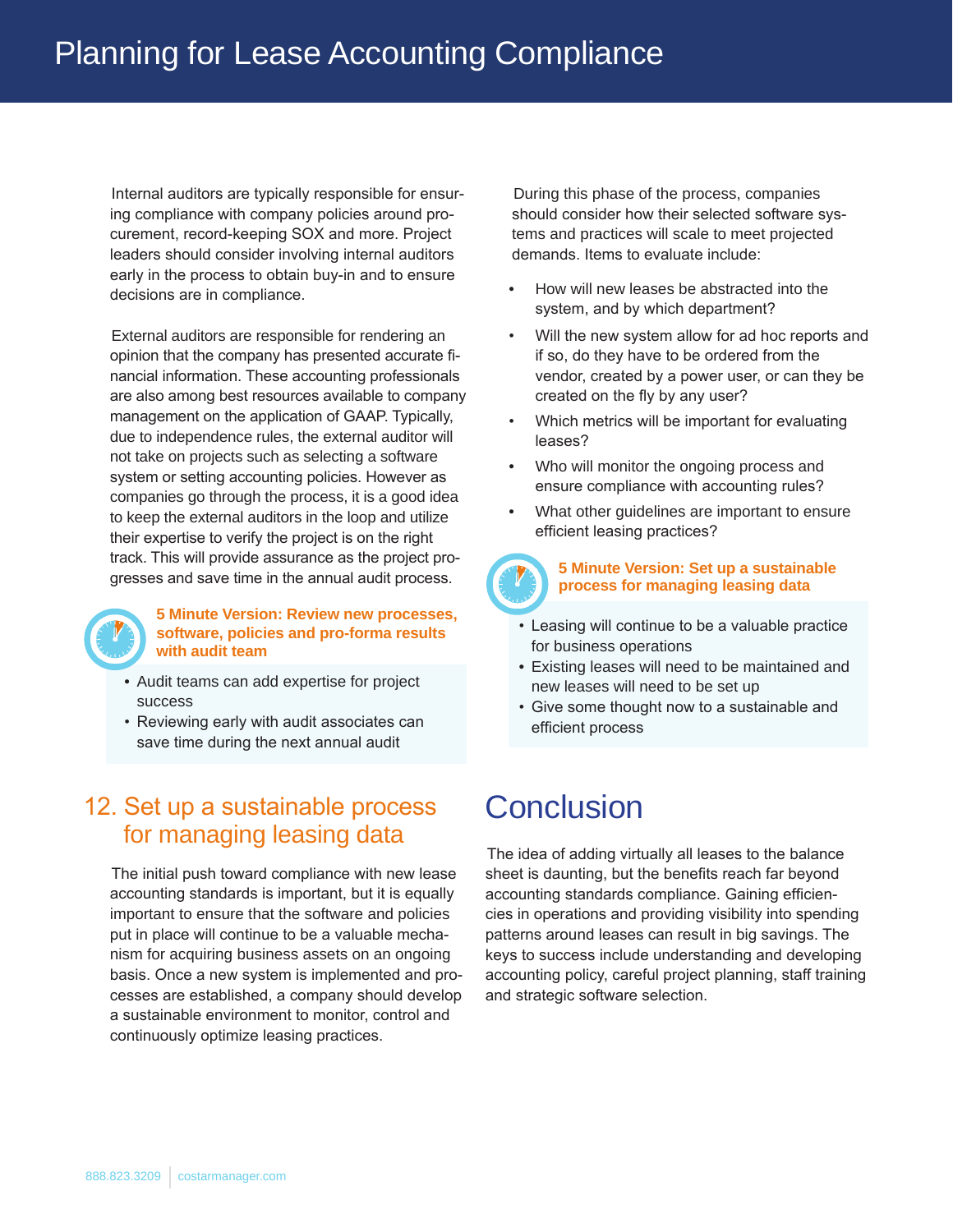

### Contributing Author Profile: Matt Waters, CPA, MBA, CGMA

Matt Waters has more than 15 years of experience managing accounting and finance. He has worked with both small organizations and large public companies including The Home Depot and American Tower. His expertise includes process improvements and software evaluation for the new lease accounting guidance issued in early 2016 by the FASB and the IASB.

While at The Home Depot, he led the project to consolidate data for real estate, equipment and other leased assets into a single department, which increased efficiency for the preparation of financial reports, 10K footnotes, budgets and forecasts. Organizing lease data in one area allowed the

business to see patterns, eliminate waste and make more informed decisions. Ultimately, his project enabled company- wide quality control over leased assets that reduced over-payments and other costs, which added money back to the bottom line.

Mr. Waters has contributed to whitepapers and articles on the topic of lease accounting, and has been an invited participant at industry roundtables sponsored by leading accounting firms. He has also led CPE events focused on lease accounting. Since the new lease accounting standards were issued in 2016, Mr. Waters has focused his practice on helping clients prepare for the upcoming changes.